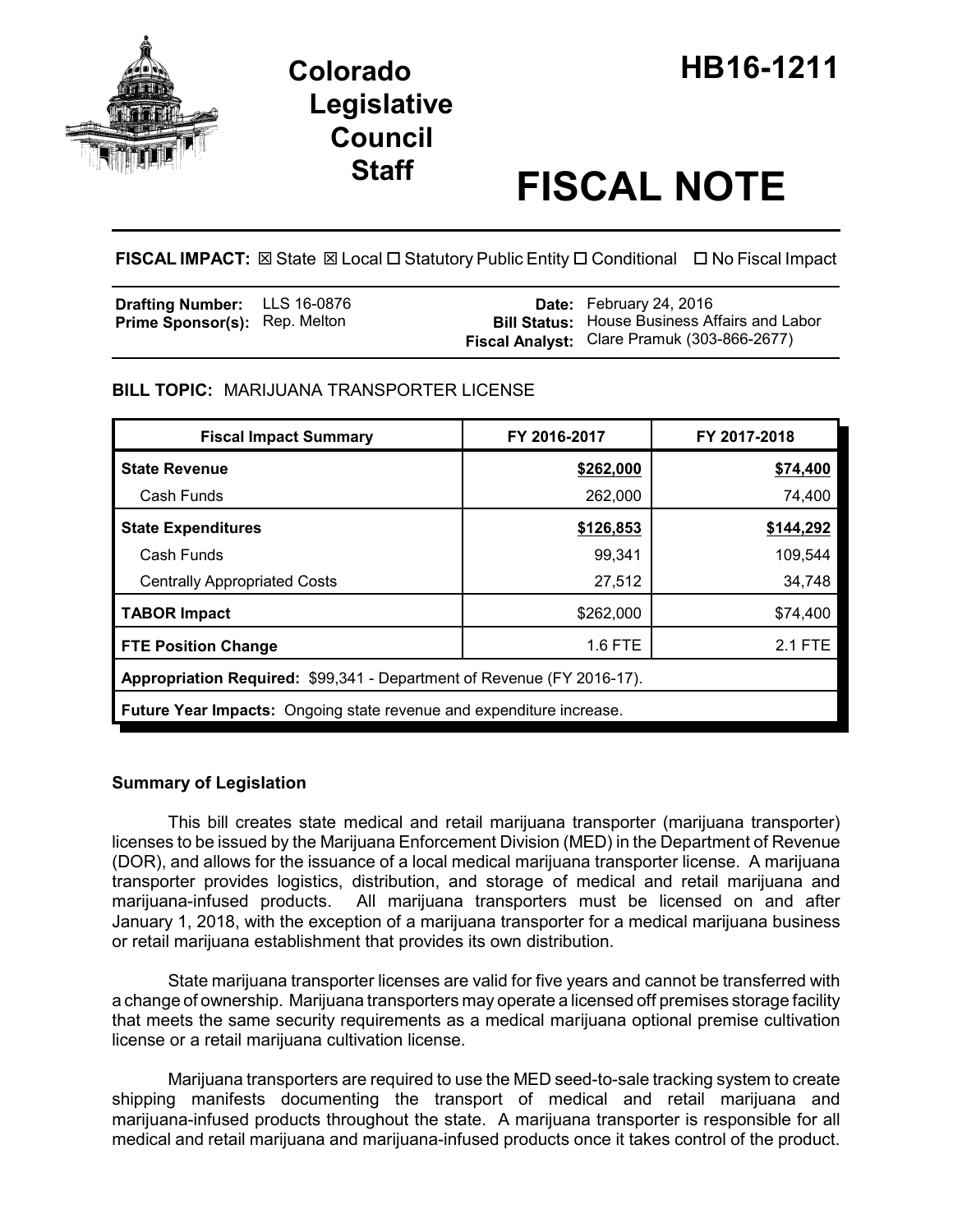February 24, 2016

Marijuana transporters may contract with multiple medical and retail marijuana licensees. When submitting an application for licensure, the marijuana transporter must include copies of all such contracts and must keep these up-to-date with the MED. Marijuana transporters may also:

- maintain and operate one or more warehouses;
- take and fulfill orders; and
- package medical and retail marijuana.

Finally, a medical marijuana business or retail marijuana establishment must give proper notice and time to cure a contract noncompliance issue before it can terminate a contract with a licensed marijuana transporter.

### **Background**

The MED currently has 12 couriers registered as vendors that provide delivery services for the medical and retail marijuana industry. Couriers must have a manifest created by a licensed medical marijuana business or retail marijuana establishment in order to lawfully transport marijuana. To be an MED registered vendor, applicants:

- must be at least 21;
- may not have any controlled substance felony convictions or any other felony convictions that have not been fully discharged five years prior to applying;
- may not have any delinquent government or child support debt;
- must be a Colorado resident at the time of application; and
- pay a fee.

#### **State Revenue**

# **This bill will increase state cash fund revenue by \$262,000 in FY 2016-17 and \$74,400 in FY 2017-18 to the Marijuana Cash Fund in the DOR.**

*Assumptions.* The fiscal note assumes that 20 individuals will apply for transporter licenses in FY 2016-17 and 4 individuals in FY 2017-18. Half of these individuals will also apply for off premises storage permits, which will be renewed annually.

*Fee impact on individuals and business.* State law requires legislative service agency review of measures which create or increase any fee collected by a state agency. Table 1 below identifies an estimate of the fee impact of this bill. The actual marijuana transporter license fees will be set by the MED. Because regulatory costs will continue over the five years a marijuana transporter license is in force, the fee must offset five years of costs. Cultivation facility and product manufacturer licenses, similar annual license types, have a fee of \$2,200 per year. Therefore the fiscal note assumes a 5-year license fee of \$11,000 for a marijuana transporter license, plus a one-time \$1,000 application fee. The existing off premises storage permit fee is \$2,200.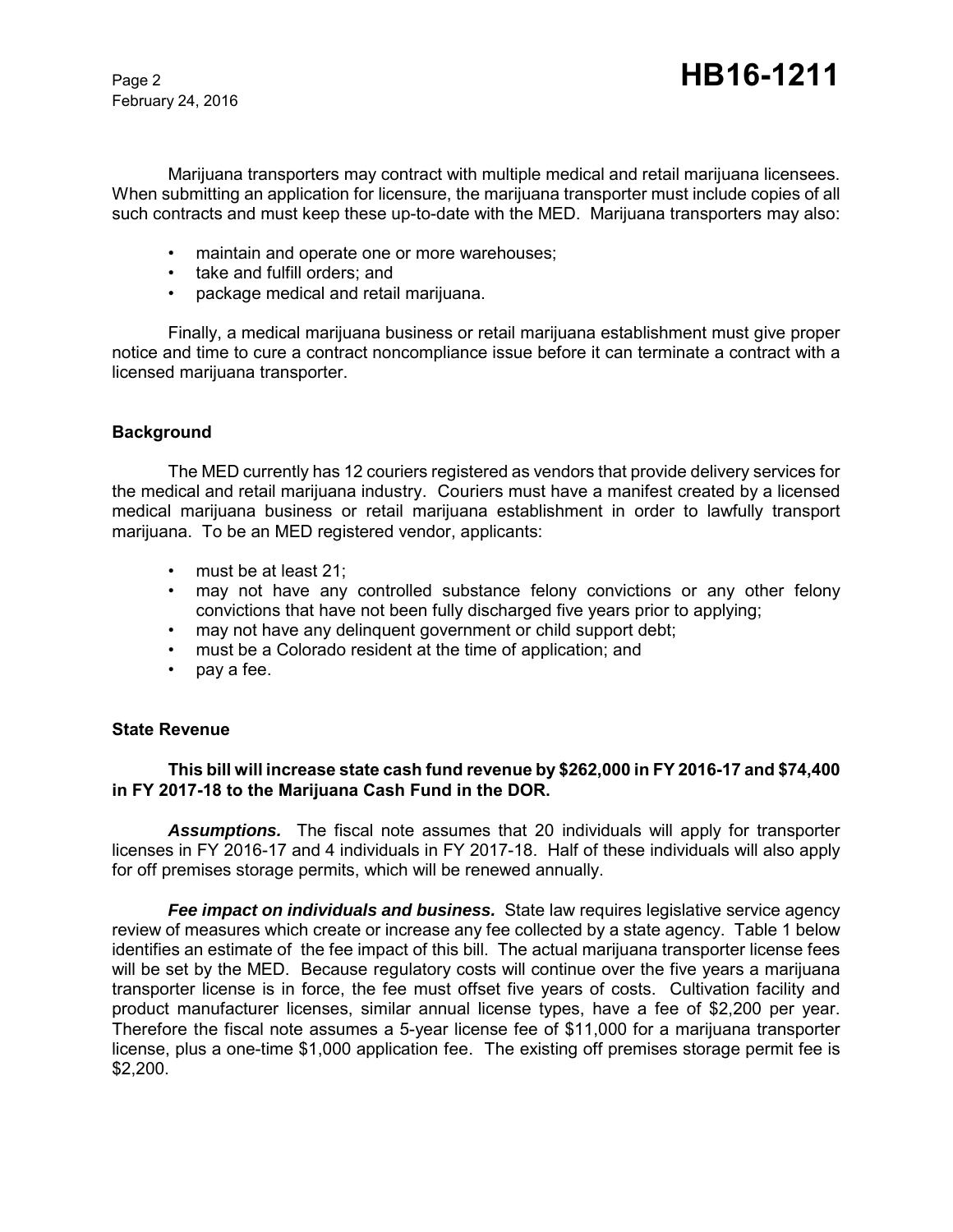February 24, 2016

| Table 1. Fee Impact on Individuals and Business Under HB16-1211 |         |               |                   |               |            |  |
|-----------------------------------------------------------------|---------|---------------|-------------------|---------------|------------|--|
|                                                                 |         | FY 2016-17    |                   | FY 2017-18    |            |  |
| Type of Fee                                                     | Fee     | <b>Number</b> | <b>Fee Impact</b> | <b>Number</b> | Fee Impact |  |
| <b>Transporter Application Fee</b>                              | \$1,000 | 20            | \$20,000          | 4             | \$4,000    |  |
| Transporter License Fee (5-year)                                | 11,000  | 20            | 220,000           | 4             | 44,000     |  |
| Off Premises Storage Permit                                     | 2,200   | 10            | 22,000            | 12            | 26,400     |  |
| TOTAL                                                           |         |               | \$262,000         |               | \$74,400   |  |

# **TABOR Impact**

This bill increases state cash fund revenue from fees, which will increase the amount of money required to be refunded under TABOR. TABOR refunds are paid out of the General Fund.

### **State Expenditures**

**This bill increases state cash fund expenditures by \$126,853 and 1.6 FTE in FY 2016-17 and \$144,292 and 2.1 FTE in FY 2017-18.** 

| Table 2. Expenditures Under HB16-1211              |            |            |  |  |  |
|----------------------------------------------------|------------|------------|--|--|--|
| <b>Cost Components</b>                             | FY 2016-17 | FY 2017-18 |  |  |  |
| <b>Personal Services</b>                           | \$70,914   | \$88,642   |  |  |  |
| <b>FTE</b>                                         | 1.6 FTE    | 2.1 FTE    |  |  |  |
| <b>Operating Expenses and Capital Outlay Costs</b> | 10,926     | 1,900      |  |  |  |
| <b>Legal Services</b>                              | 9,501      | 19,002     |  |  |  |
| <b>Computer Programming and Testing</b>            | 8,000      |            |  |  |  |
| Centrally Appropriated Costs*                      | 27,512     | 34,748     |  |  |  |
| <b>TOTAL</b>                                       | \$126,853  | \$144,292  |  |  |  |

*\* Centrally appropriated costs are not included in the bill's appropriation.*

*Assumptions.* The fiscal note assumes that transporter license applications will be accepted beginning January 1, 2017.

**Personal services, operating expenses and capital outlay costs.** The MED will add 2.0 FTE to administer the marijuana transporter licensing program. These costs are prorated for FY 2016-17 to account for the bill's effective date. Staff will develop the license requirements and train for a January 1, 2017, program start. Operating and capital outlay costs include desks, computers, telephones, and supplies. Beginning January 1, 2017, staff will:

- input application information into the licensing software;
- respond to licensing queries;
- assist Background Investigation Unit staff investigate license applicants; and
- monitor compliance with license requirements.